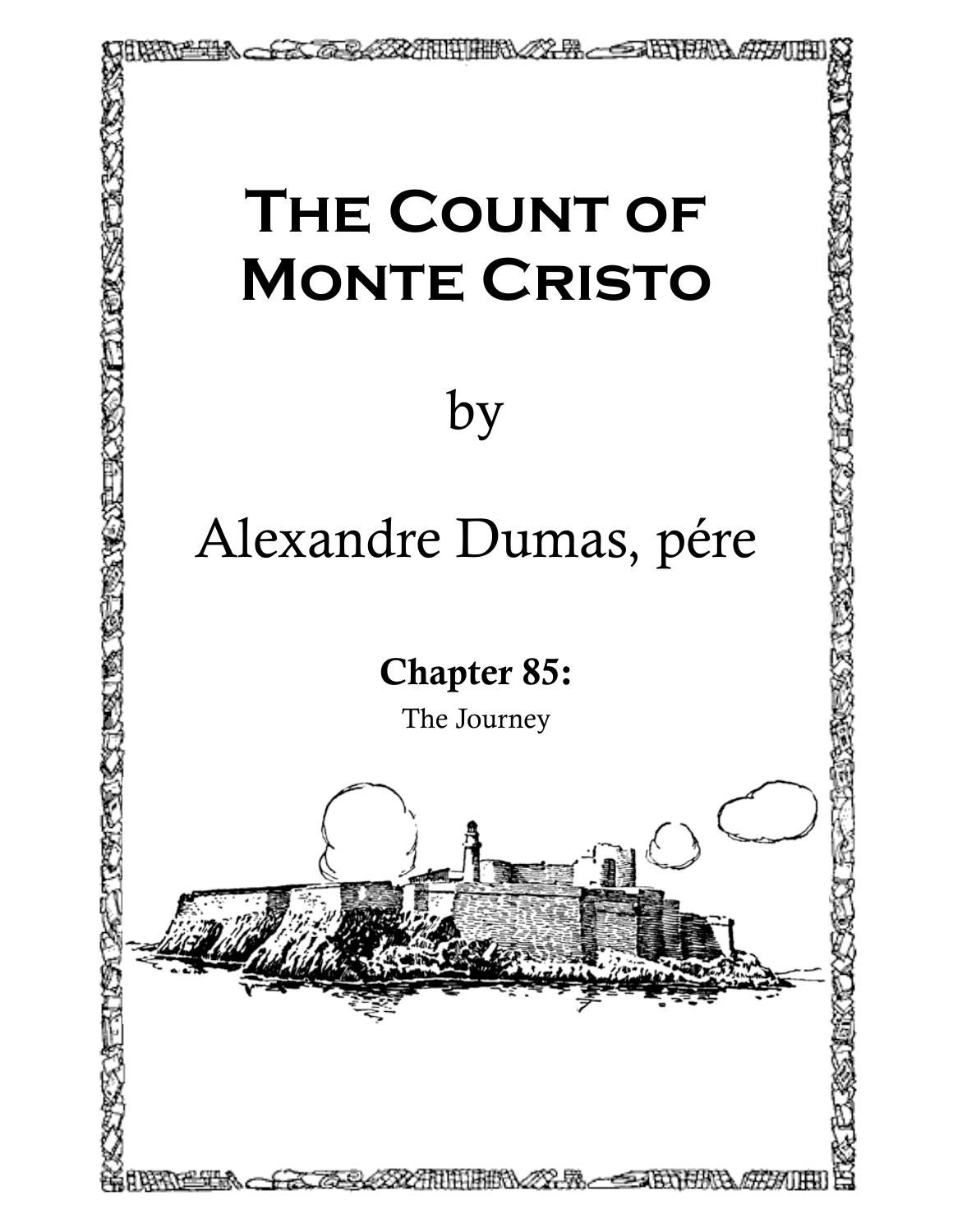Monte Cristo uttered a joyful exclamation on seeing the young men together. "Ah, ha!" said he, "I hope all is over, explained and settled."

"Yes," said Beauchamp; "the absurd reports have died away, and should they be renewed, I would be the first to oppose them; so let us speak no more of it."

"Albert will tell you," replied the count "that I gave him the same advice. Look," added he. "I am finishing the most execrable morning's work."

"What is it?" said Albert; "arranging your papers, apparently."

"My papers, thank God, no,—my papers are all in capital order, because I have none; but M. Cavalcanti's."

"M. Cavalcanti's?" asked Beauchamp.

"Yes; do you not know that this is a young man whom the count is introducing?" said Morcerf.

"Let us not misunderstand each other," replied Monte Cristo; "I introduce no one, and certainly not M. Cavalcanti."

"And who," said Albert with a forced smile, "is to marry Mademoiselle Danglars instead of me, which grieves me cruelly."

"What? Cavalcanti is going to marry Mademoiselle Danglars?" asked Beauchamp.

"Certainly; do you come from the end of the world?" said Monte Cristo; "you, a journalist, the husband of renown? It is the talk of all Paris."

"And you, count, have made this match?" asked Beauchamp.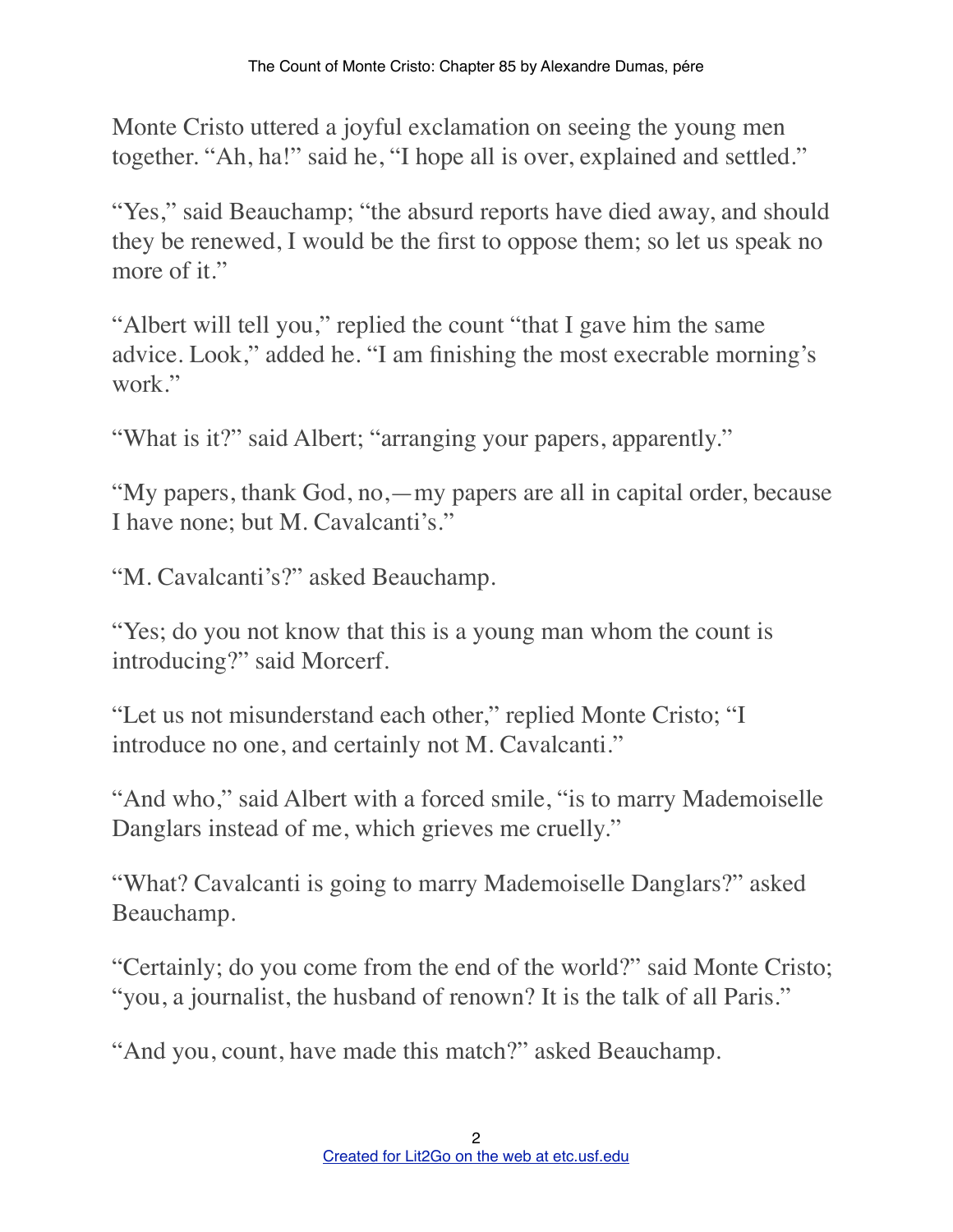"I? Silence, purveyor of gossip, do not spread that report. I make a match? No, you do not know me; I have done all in my power to oppose it."

"Ah, I understand," said Beauchamp, "on our friend Albert's account."

"On my account?" said the young man; "oh, no, indeed, the count will do me the justice to assert that I have, on the contrary, always entreated him to break off my engagement, and happily it is ended. The count pretends I have not him to thank;—so be it—I will erect an altar Deo ignoto."

"Listen," said Monte Cristo; "I have had little to do with it, for I am at variance both with the father–in–law and the young man; there is only Mademoiselle Eugenie, who appears but little charmed with the thoughts of matrimony, and who, seeing how little I was disposed to persuade her to renounce her dear liberty, retains any affection for me."

"And do you say this wedding is at hand?"

"Oh, yes, in spite of all I could say. I do not know the young man; he is said to be of good family and rich, but I never trust to vague assertions. I have warned M. Danglars of it till I am tired, but he is fascinated with his Luccanese. I have even informed him of a circumstance I consider very serious; the young man was either charmed by his nurse, stolen by gypsies, or lost by his tutor, I scarcely know which. But I do know his father lost sight of him for more than ten years; what he did during these ten years, God only knows. Well, all that was useless. They have commissioned me to write to the major to demand papers, and here they are. I send them, but like Pilate—washing my hands."

"And what does Mademoiselle d'Armilly say to you for robbing her of her pupil?"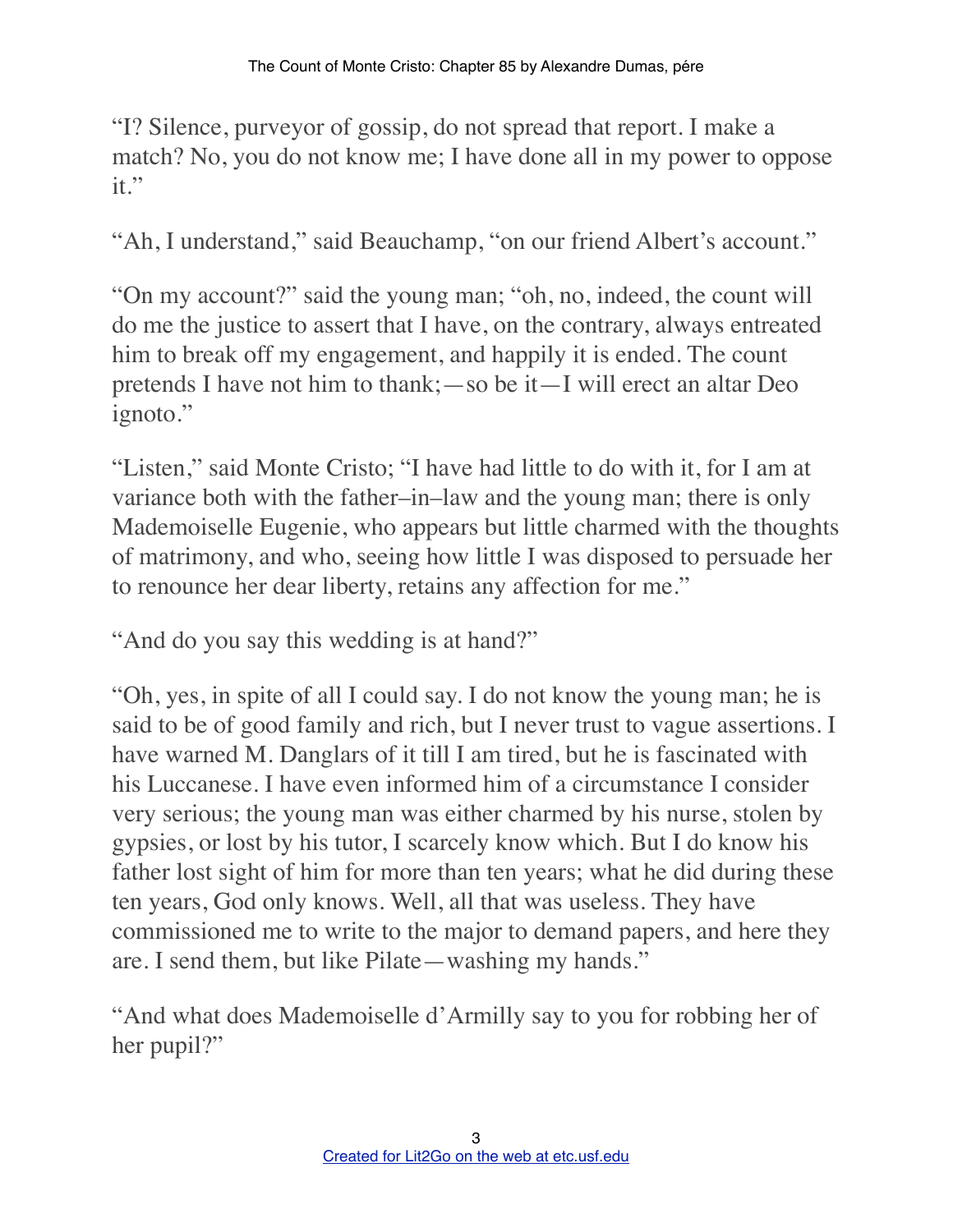"Oh, well, I don't know; but I understand that she is going to Italy. Madame Danglars asked me for letters of recommendation for the impresari; I gave her a few lines for the director of the Valle Theatre, who is under some obligation to me. But what is the matter, Albert? you look dull; are you, after all, unconsciously in love with Mademoiselle Eugenie?"

"I am not aware of it," said Albert, smiling sorrowfully. Beauchamp turned to look at some paintings. "But," continued Monte Cristo, "you are not in your usual spirits?"

"I have a dreadful headache," said Albert.

"Well, my dear viscount," said Monte Cristo, "I have an infallible remedy to propose to you."

"What is that?" asked the young man.

"A change."

"Indeed?" said Albert.

"Yes; and as I am just now excessively annoyed, I shall go from home. Shall we go together?"

"You annoyed, count?" said Beauchamp; "and by what?"

"Ah, you think very lightly of it; I should like to see you with a brief preparing in your house."

"What brief?"

"The one M. de Villefort is preparing against my amiable assassin some brigand escaped from the gallows apparently."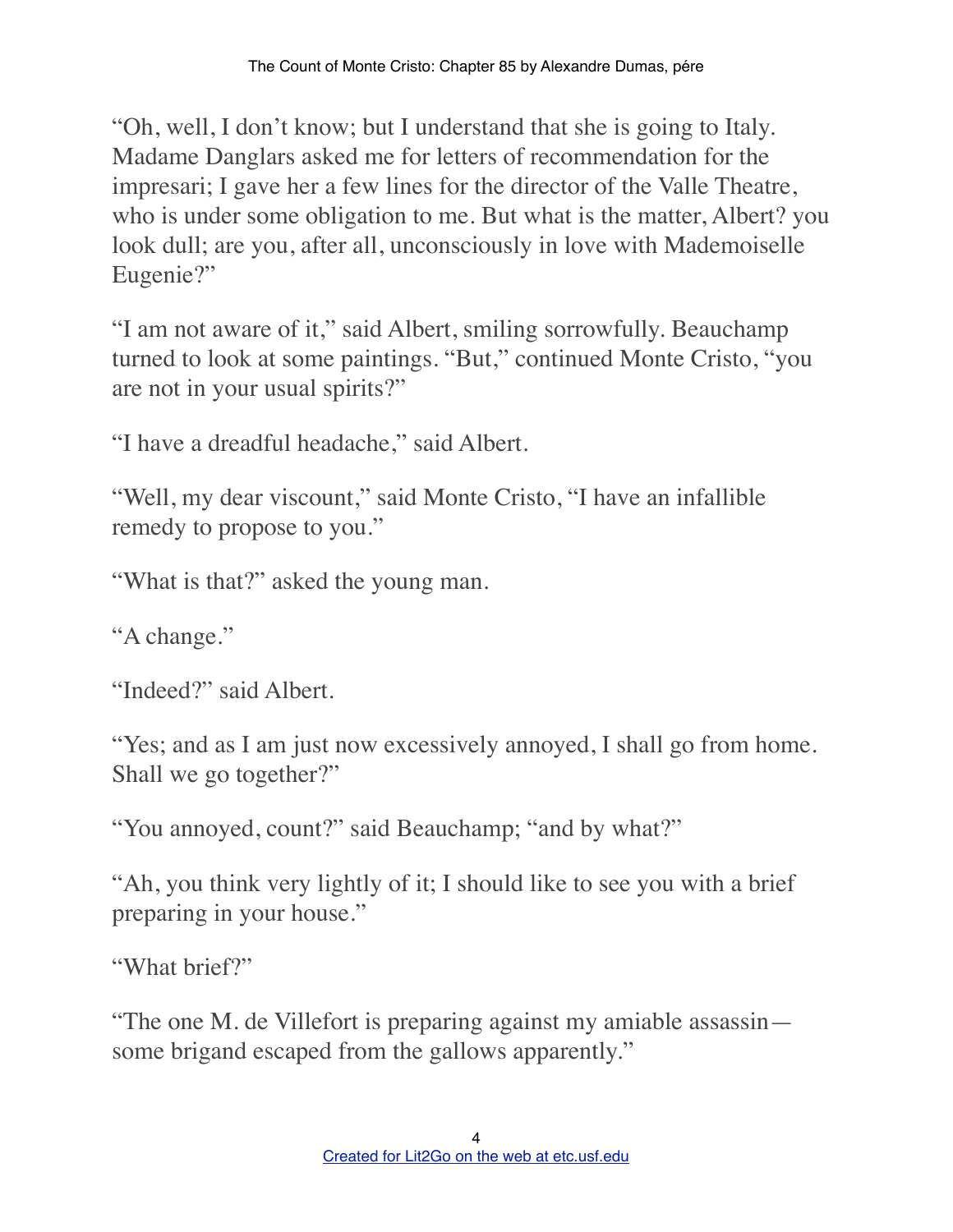"True," said Beauchamp; "I saw it in the paper. Who is this Caderousse?"

"Some provincial, it appears. M. de Villefort heard of him at Marseilles, and M. Danglars recollects having seen him. Consequently, the procureur is very active in the affair, and the prefect of police very much interested; and, thanks to that interest, for which I am very grateful, they send me all the robbers of Paris and the neighborhood, under pretence of their being Caderousse's murderers, so that in three months, if this continue, every robber and assassin in France will have the plan of my house at his fingers' end. I am resolved to desert them and go to some remote corner of the earth, and shall be happy if you will accompany me, viscount."

"Willingly."

```
"Then it is settled?"
```
"Yes, but where?"

"I have told you, where the air is pure, where every sound soothes, where one is sure to be humbled, however proud may be his nature. I love that humiliation, I, who am master of the universe, as was Augustus."

"But where are you really going?"

"To sea, viscount; you know I am a sailor. I was rocked when an infant in the arms of old ocean, and on the bosom of the beautiful Amphitrite; I have sported with the green mantle of the one and the azure robe of the other; I love the sea as a mistress, and pine if I do not often see her."

"Let us go, count."

"To sea?"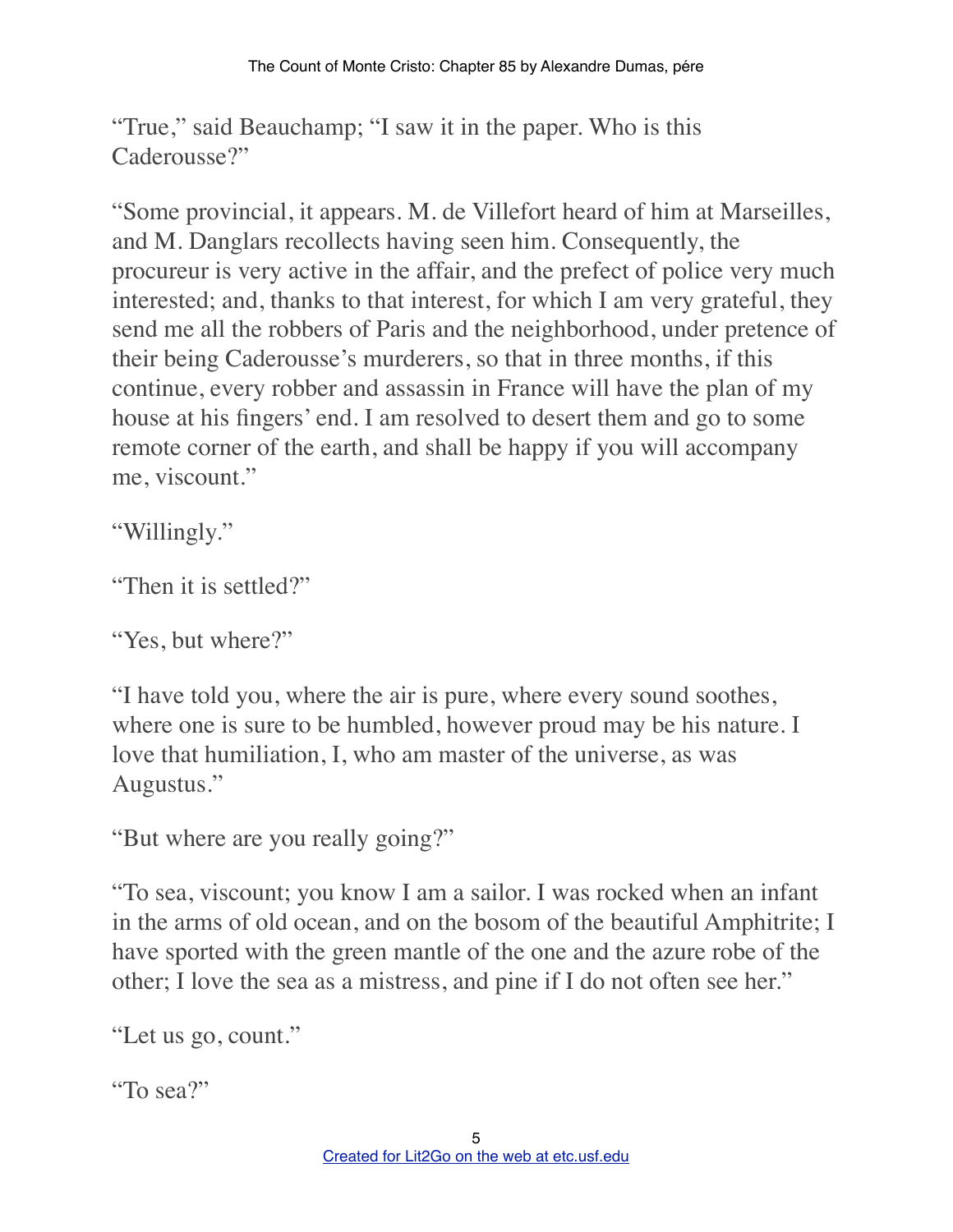"Yes."

"You accept my proposal?"

"I do."

"Well, Viscount, there will be in my court–yard this evening a good travelling britzka, with four post–horses, in which one may rest as in a bed. M. Beauchamp, it holds four very well, will you accompany us?"

"Thank you, I have just returned from sea."

"What? you have been to sea?"

"Yes; I have just made a little excursion to the Borromean Islands." (\*)

"What of that? come with us," said Albert.

\*Lake Maggiore.

"No, dear Morcerf; you know I only refuse when the thing is impossible. Besides, it is important," added he in a low tone, "that I should remain in Paris just now to watch the paper."

"Ah, you are a good and an excellent friend," said Albert; "yes, you are right; watch, watch, Beauchamp, and try to discover the enemy who made this disclosure." Albert and Beauchamp parted, the last pressure of their hands expressing what their tongues could not before a stranger.

"Beauchamp is a worthy fellow," said Monte Cristo, when the journalist was gone; "is he not, Albert?"

"Yes, and a sincere friend; I love him devotedly. But now we are alone, —although it is immaterial to me,—where are we going?"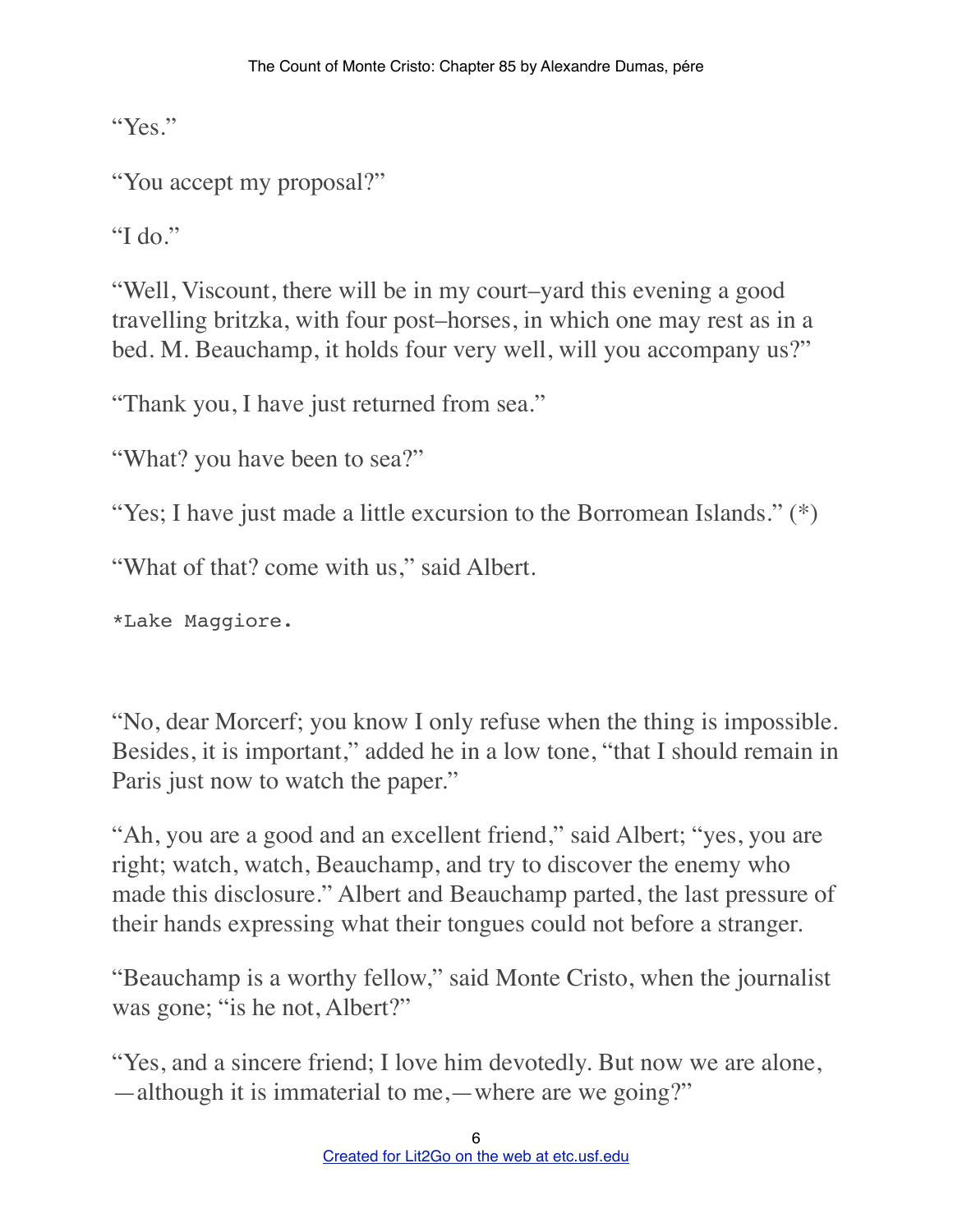"Into Normandy, if you like."

"Delightful; shall we be quite retired? have no society, no neighbors?"

"Our companions will be riding–horses, dogs to hunt with, and a fishing–boat."

"Exactly what I wish for; I will apprise my mother of my intention, and return to you."

"But shall you be allowed to go into Normandy?"

"I may go where I please."

"Yes, I am aware you may go alone, since I once met you in Italy—but to accompany the mysterious Monte Cristo?"

"You forget, count, that I have often told you of the deep interest my mother takes in you."

"'Woman is fickle.' said Francis I.; 'woman is like a wave of the sea,' said Shakespeare; both the great king and the great poet ought to have known woman's nature well."

"Woman's, yes; my mother is not woman, but a woman."

"As I am only a humble foreigner, you must pardon me if I do not understand all the subtle refinements of your language."

"What I mean to say is, that my mother is not quick to give her confidence, but when she does she never changes."

"Ah, yes, indeed," said Monte Cristo with a sigh; "and do you think she is in the least interested in me?"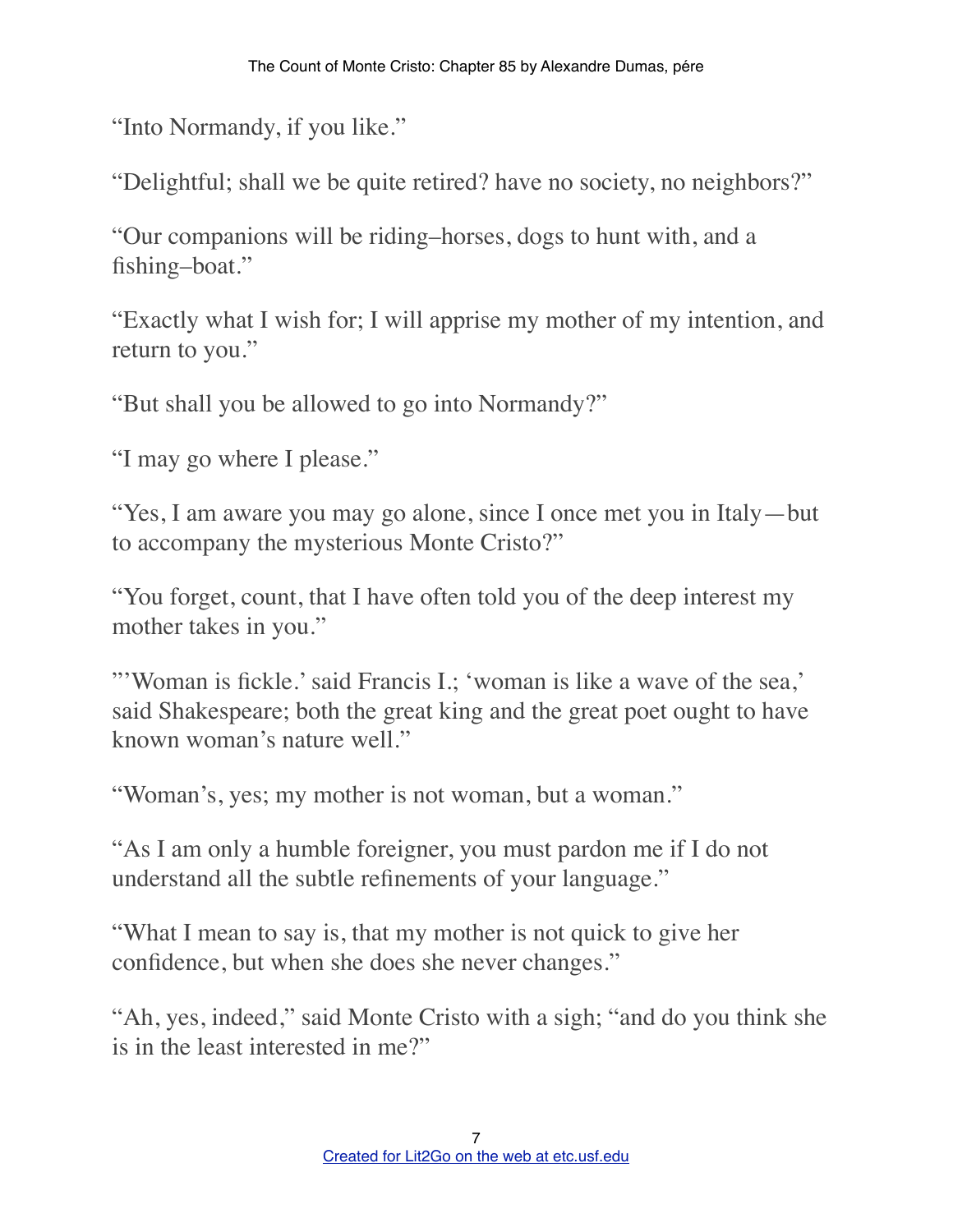"I repeat it, you must really be a very strange and superior man, for my mother is so absorbed by the interest you have excited, that when I am with her she speaks of no one else."

"And does she try to make you dislike me?"

"On the contrary, she often says, 'Morcerf, I believe the count has a noble nature; try to gain his esteem.'"

"Indeed?" said Monte Cristo, sighing.

"You see, then," said Albert, "that instead of opposing, she will encourage me."

"Adieu, then, until five o'clock; be punctual, and we shall arrive at twelve or one."

"At Treport?"

"Yes; or in the neighborhood."

"But can we travel forty–eight leagues in eight hours?"

"Easily," said Monte Cristo.

"You are certainly a prodigy; you will soon not only surpass the railway, which would not be very difficult in France, but even the telegraph."

"But, viscount, since we cannot perform the journey in less than seven or eight hours, do not keep me waiting."

"Do not fear, I have little to prepare." Monte Cristo smiled as he nodded to Albert, then remained a moment absorbed in deep meditation. But passing his hand across his forehead as if to dispel his revery, he rang the bell twice and Bertuccio entered. "Bertuccio," said he, "I intend going this evening to Normandy, instead of to–morrow or the next day. You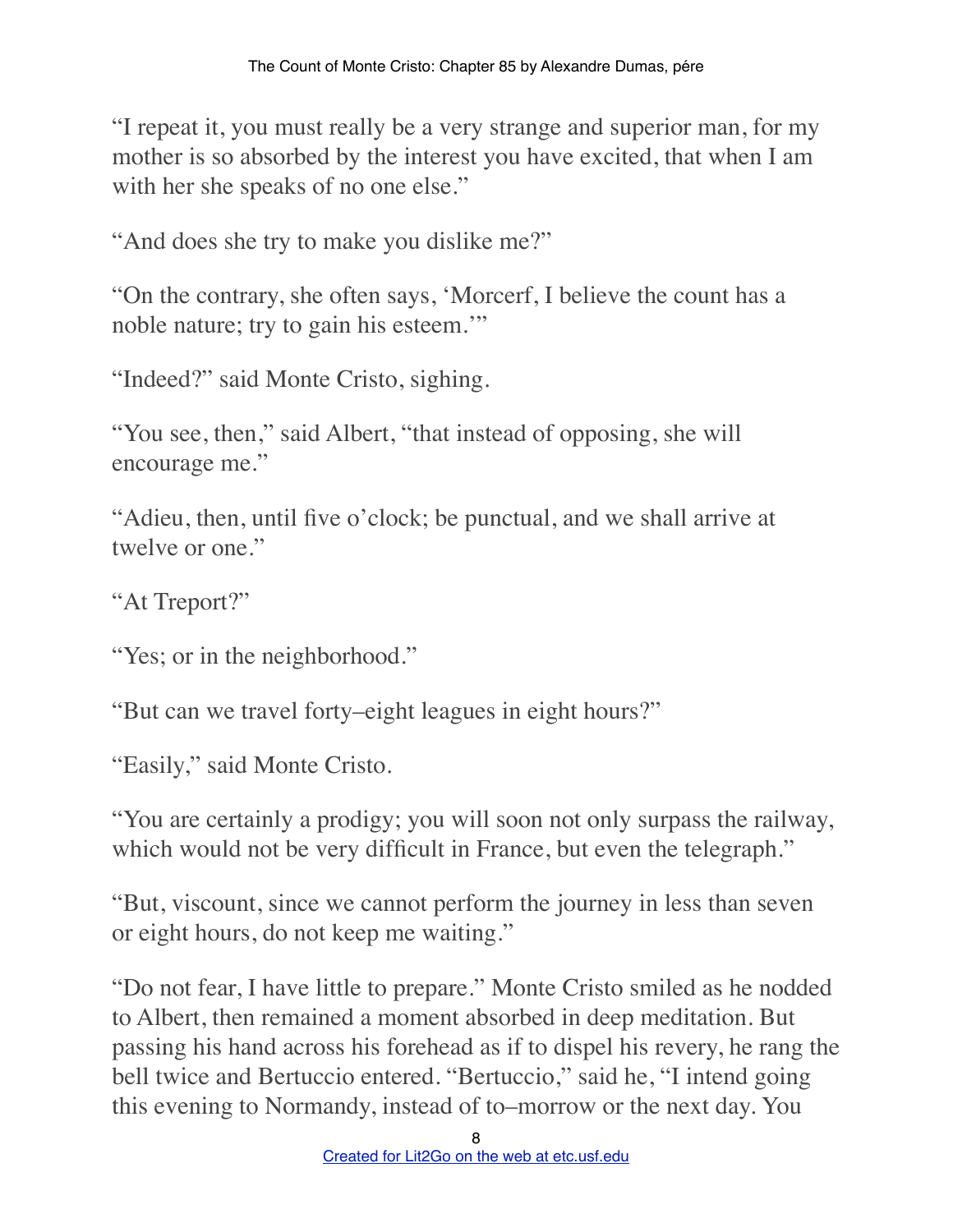will have sufficient time before five o'clock; despatch a messenger to apprise the grooms at the first station. M. de Morcerf will accompany me." Bertuccio obeyed and despatched a courier to Pontoise to say the travelling–carriage would arrive at six o'clock. From Pontoise another express was sent to the next stage, and in six hours all the horses stationed on the road were ready. Before his departure, the count went to Haidee's apartments, told her his intention, and resigned everything to her care. Albert was punctual. The journey soon became interesting from its rapidity, of which Morcerf had formed no previous idea. "Truly," said Monte Cristo, "with your posthorses going at the rate of two leagues an hour, and that absurd law that one traveller shall not pass another without permission, so that an invalid or ill–tempered traveller may detain those who are well and active, it is impossible to move; I escape this annoyance by travelling with my own postilion and horses; do I not,  $Ali?$ "

The count put his head out of the window and whistled, and the horses appeared to fly. The carriage rolled with a thundering noise over the pavement, and every one turned to notice the dazzling meteor. Ali, smiling, repeated the sound, grasped the reins with a firm hand, and spurred his horses, whose beautiful manes floated in the breeze. This child of the desert was in his element, and with his black face and sparkling eyes appeared, in the cloud of dust he raised, like the genius of the simoom and the god of the hurricane. "I never knew till now the delight of speed," said Morcerf, and the last cloud disappeared from his brow; "but where the devil do you get such horses? Are they made to order?"

"Precisely," said the count; "six years since I bought a horse in Hungary remarkable for its swiftness. The thirty–two that we shall use to–night are its progeny; they are all entirely black, with the exception of a star upon the forehead."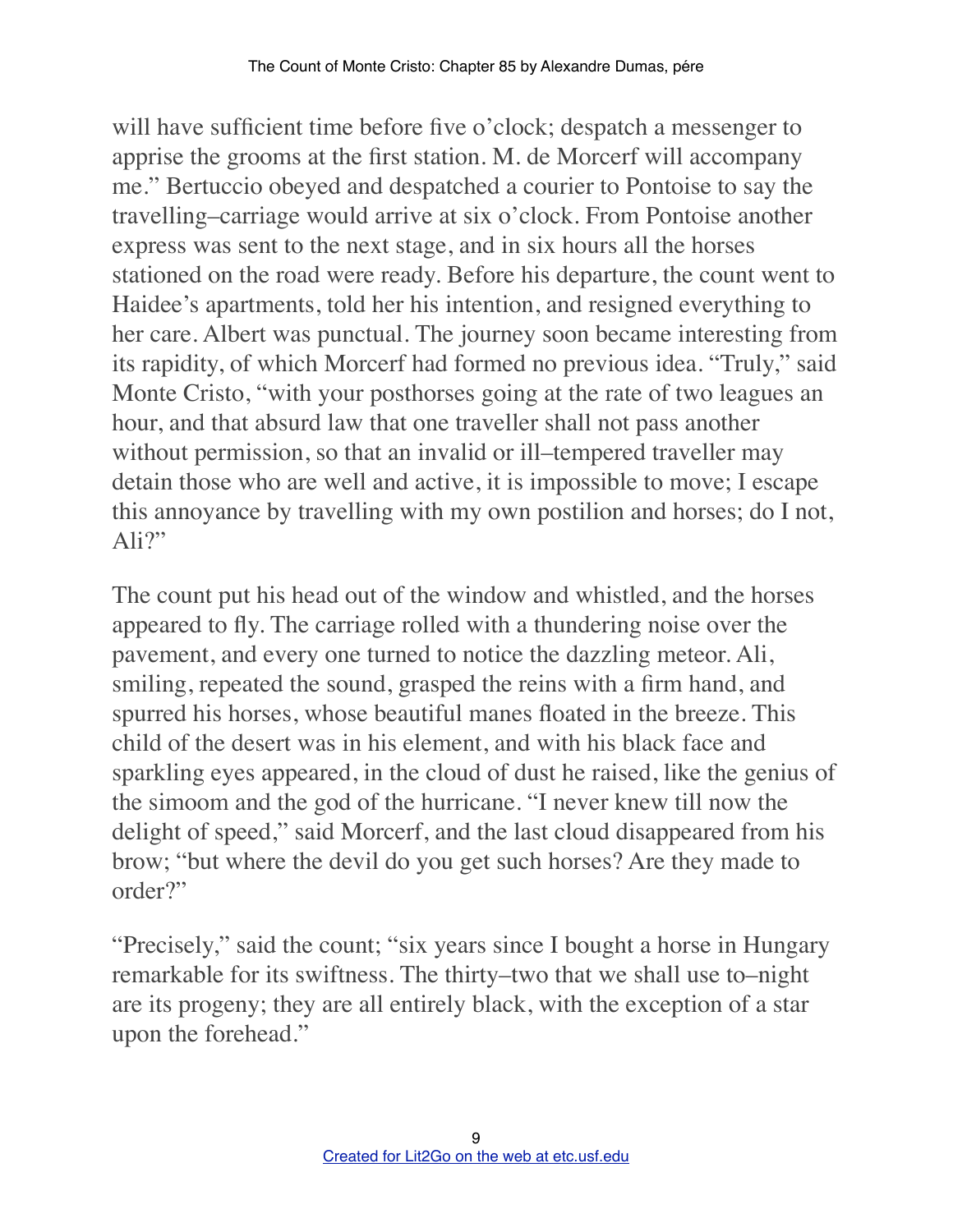"That is perfectly admirable; but what do you do, count, with all these horses?"

"You see, I travel with them."

"But you are not always travelling."

"When I no longer require them, Bertuccio will sell them, and he expects to realize thirty or forty thousand francs by the sale."

"But no monarch in Europe will be wealthy enough to purchase them."

"Then he will sell them to some Eastern vizier, who will empty his coffers to purchase them, and refill them by applying the bastinado to his subjects."

"Count, may I suggest one idea to you?"

"Certainly."

"It is that, next to you, Bertuccio must be the richest gentleman in Europe."

"You are mistaken, viscount; I believe he has not a franc in his possession."

"Then he must be a wonder. My dear count, if you tell me many more marvellous things, I warn you I shall not believe them."

"I countenance nothing that is marvellous, M. Albert. Tell me, why does a steward rob his master?"

"Because, I suppose, it is his nature to do so, for the love of robbing."

"You are mistaken; it is because he has a wife and family, and ambitious desires for himself and them. Also because he is not sure of always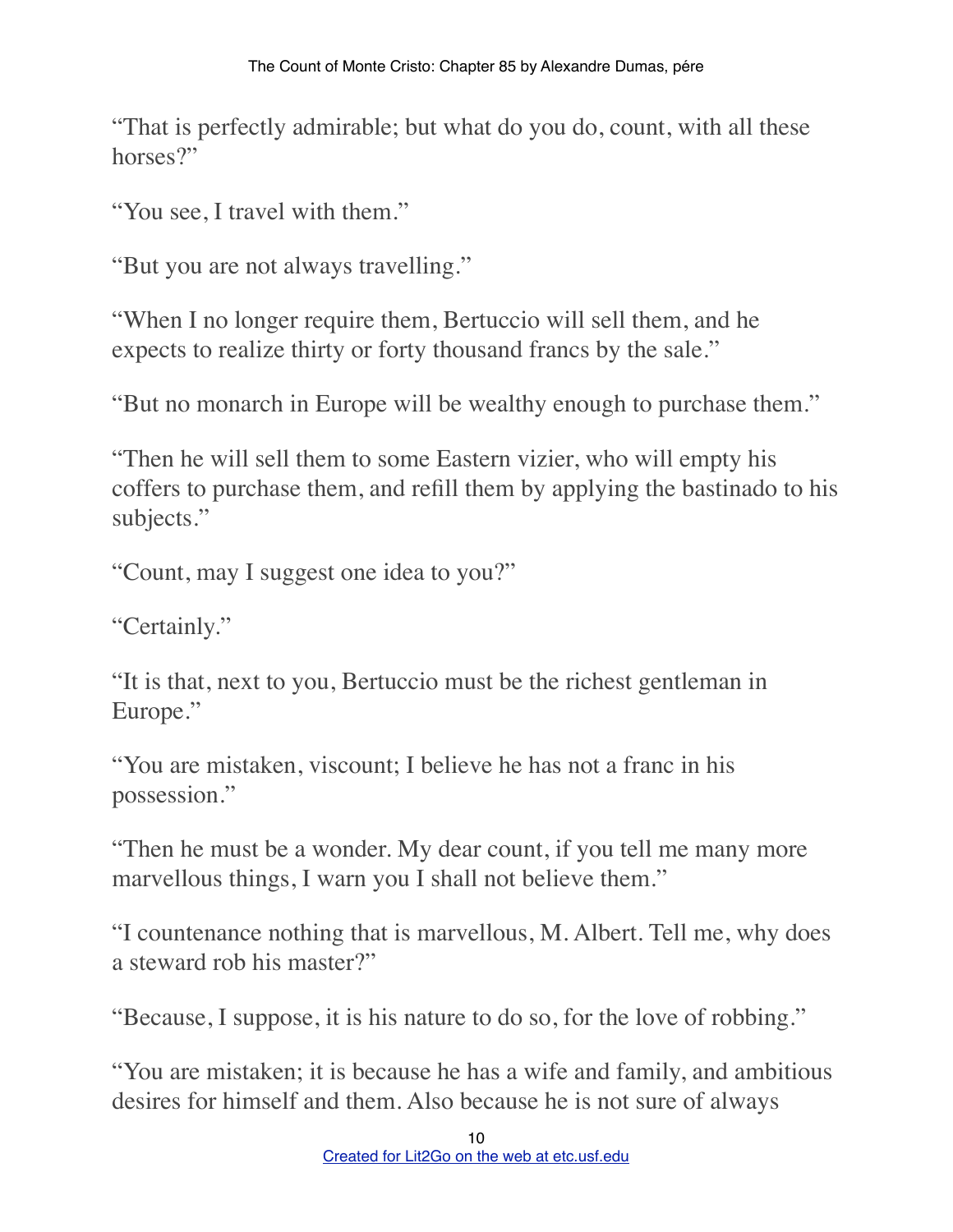retaining his situation, and wishes to provide for the future. Now, M. Bertuccio is alone in the world; he uses my property without accounting for the use he makes of it; he is sure never to leave my service."

"Why?"

"Because I should never get a better."

"Probabilities are deceptive."

"But I deal in certainties; he is the best servant over whom one has the power of life and death."

"Do you possess that right over Bertuccio?"

"Yes."

There are words which close a conversation with an iron door; such was the count's "yes." The whole journey was performed with equal rapidity; the thirty–two horses, dispersed over seven stages, brought them to their destination in eight hours. At midnight they arrived at the gate of a beautiful park. The porter was in attendance; he had been apprised by the groom of the last stage of the count's approach. At half past two in the morning Morcerf was conducted to his apartments, where a bath and supper were prepared. The servant who had travelled at the back of the carriage waited on him; Baptistin, who rode in front, attended the count. Albert bathed, took his supper, and went to bed. All night he was lulled by the melancholy noise of the surf. On rising, he went to his window, which opened on a terrace, having the sea in front, and at the back a pretty park bounded by a small forest. In a creek lay a little sloop, with a narrow keel and high masts, bearing on its flag the Monte Cristo arms which were a mountain on a sea azure, with a cross gules on the shield. Around the schooner lay a number of small fishing–boats belonging to the fishermen of the neighboring village, like humble subjects awaiting orders from their queen. There, as in every spot where Monte Cristo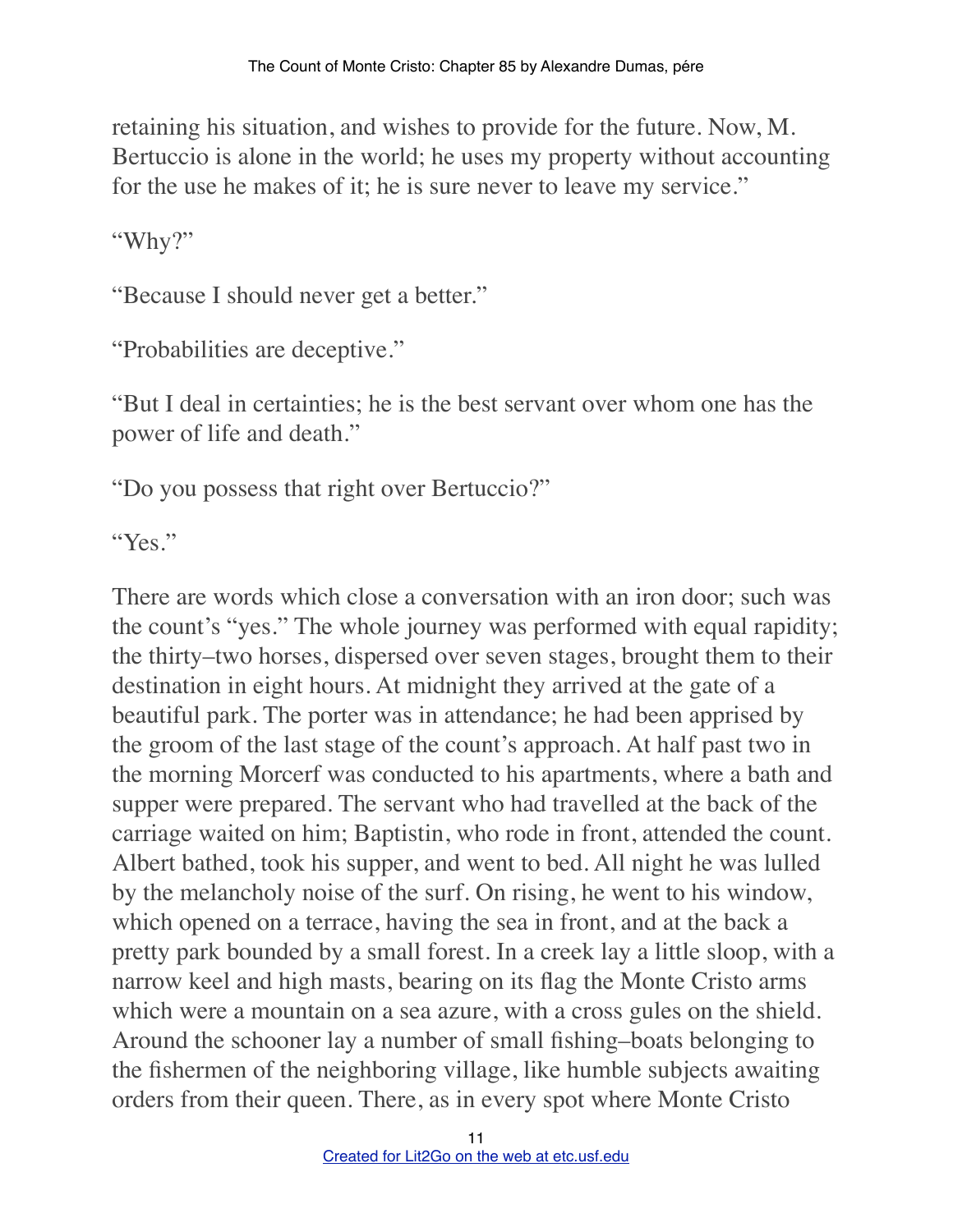stopped, if but for two days, luxury abounded and life went on with the utmost ease.

Albert found in his anteroom two guns, with all the accoutrements for hunting; a lofty room on the ground–floor containing all the ingenious instruments the English—eminent in piscatory pursuits, since they are patient and sluggish—have invented for fishing. The day passed in pursuing those exercises in which Monte Cristo excelled. They killed a dozen pheasants in the park, as many trout in the stream, dined in a summer–house overlooking the ocean, and took tea in the library.

Towards the evening of the third day. Albert, completely exhausted with the exercise which invigorated Monte Cristo, was sleeping in an arm– chair near the window, while the count was designing with his architect the plan of a conservatory in his house, when the sound of a horse at full speed on the high road made Albert look up. He was disagreeably surprised to see his own valet de chambre, whom he had not brought, that he might not inconvenience Monte Cristo.

"Florentin here!" cried he, starting up; "is my mother ill?" And he hastened to the door. Monte Cristo watched and saw him approach the valet, who drew a small sealed parcel from his pocket, containing a newspaper and a letter. "From whom is this?" said he eagerly. "From M. Beauchamp," replied Florentin.

"Did he send you?"

"Yes, sir; he sent for me to his house, gave me money for my journey, procured a horse, and made me promise not to stop till I had reached you, I have come in fifteen hours."

Albert opened the letter with fear, uttered a shriek on reading the first line, and seized the paper. His sight was dimmed, his legs sank under him, and he would have fallen had not Florentin supported him.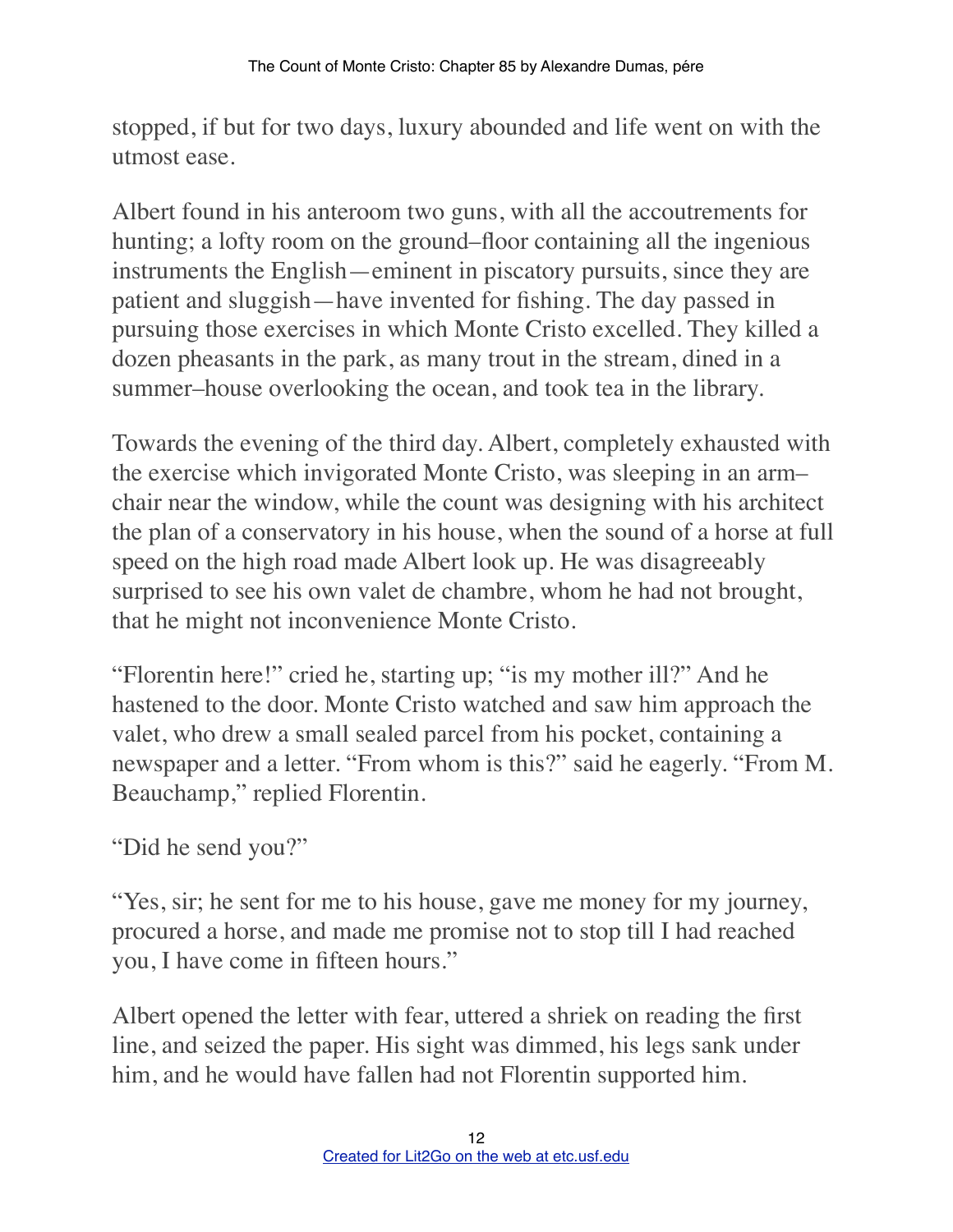"Poor young man," said Monte Cristo in a low voice; "it is then true that the sin of the father shall fall on the children to the third and fourth generation." Meanwhile Albert had revived, and, continuing to read, he threw back his head, saying, "Florentin, is your horse fit to return immediately?"

"It is a poor lame post–horse."

"In what state was the house when you left?"

"All was quiet, but on returning from M. Beauchamp's, I found madame in tears: she had sent for me to know when you would return. I told her my orders from M. Beauchamp; she first extended her arms to prevent me, but after a moment's reflection, 'Yes, go, Florentin,' said she, 'and may he come quickly.'"

"Yes, my mother," said Albert, "I will return, and woe to the infamous wretch! But first of all I must get there."

He went back to the room where he had left Monte Cristo. Five minutes had sufficed to make a complete transformation in his appearance. His voice had become rough and hoarse; his face was furrowed with wrinkles; his eyes burned under the blue–veined lids, and he tottered like a drunken man. "Count," said he, "I thank you for your hospitality, which I would gladly have enjoyed longer; but I must return to Paris."

"What has happened?"

"A great misfortune, more important to me than life. Don't question me, I beg of you, but lend me a horse."

"My stables are at your command, viscount; but you will kill yourself by riding on horseback. Take a post–chaise or a carriage."